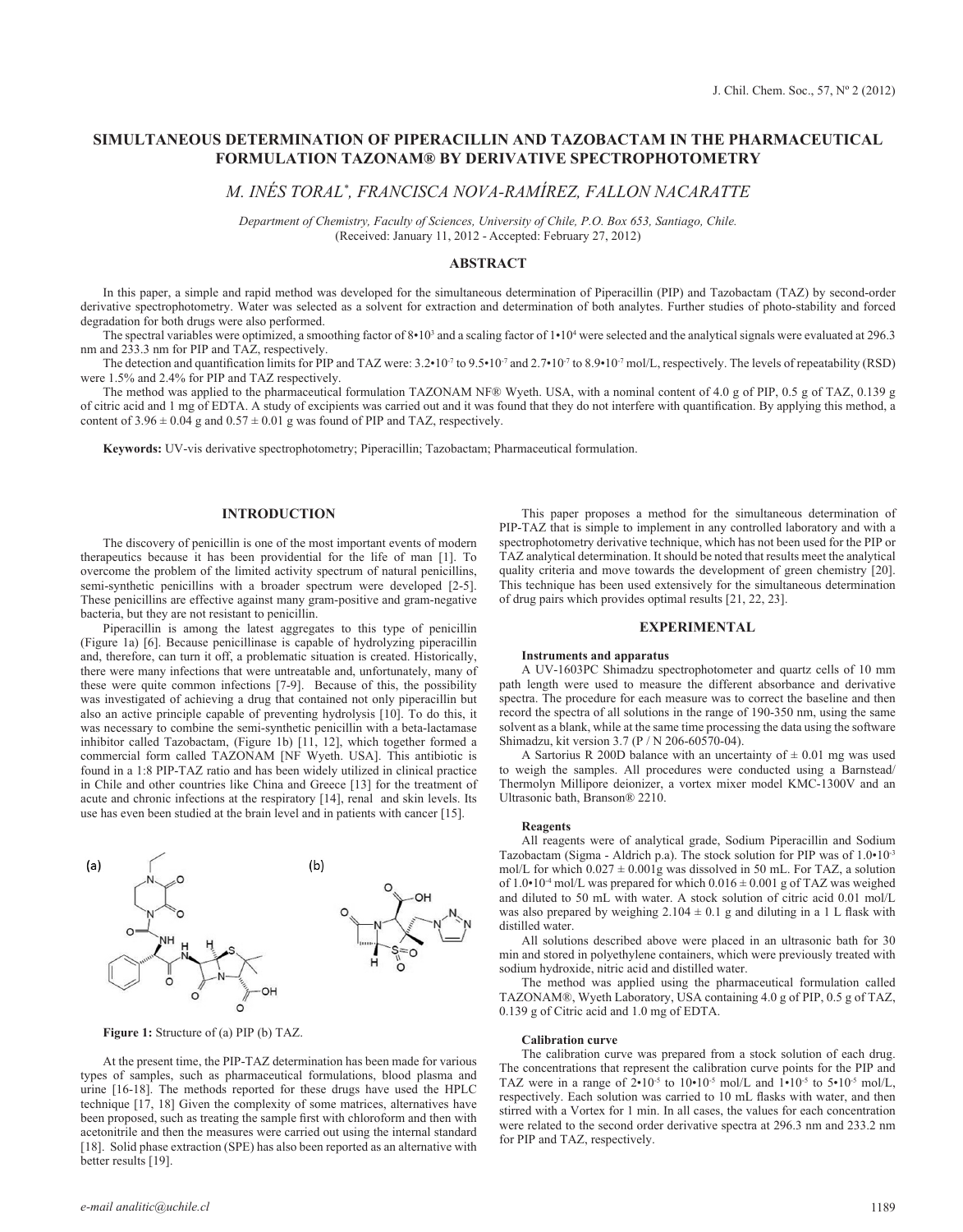# **Photo-stability studies of PIP and TAZ***.*

Individual solutions of PIP and TAZ contained 8.0•10-5 and 1•10-5 mol/L of each drug, respectively, were used in photo-stability studies. The solutions were exposed to direct light (sunlight), indirect light (laboratory light) and darkness. The zero-order spectra of each drug were evaluated every 30 min on 6 h.

### **Forced degradation studies of PIP and TAZ**

From the stock solution aliquots of 2 and 2.5 mL were taken of PIP and TAZ, respectively. Each solution was then carried to 25 mL flasks.

In different flasks each drug was diluted with HCl 0.01 mol/L for acid degradation and with NaOH 0.01 mol/L for basic degradation. In other flasks, each drug was diluted with hydrogen peroxide 0.1% for oxidative degradation and for reductive degradation  $0.164 \pm 0.001$  g of Zn was added and this was diluted with water. Then, for each solution, the derivative spectra were obtained after 1 h of constant stirring.

#### **Calibration curves of mixtures of PIP and TAZ**

In a 5 mL flask, aliquots of 0.5, 1.0, 1.5, 2.0 and 2.5 mL of TAZ stock solution  $1 \cdot 10^{-4}$  mol/L were added, and an aliquot 0.4 mL of PIP stock solution 1•10-3 mol/L was added to each flask. They were then diluted with water and stirred for 1 min, obtaining for TAZ a concentration range of  $1 \cdot 10^{-5}$  to  $5 \cdot 10^{-5}$ mol/L and for PIP a constant concentration of 3•10-5 mol/L.

The same procedure was performed for the varying concentrations of PIP in the range of  $1 \cdot 10^{-5}$  to  $5 \cdot 10^{-5}$  mol/L, aliquots of 0.2, 0.4, 0.6, 0.8 and 1.0 mL respectively were carried to a 5 mL flask containing 0.5 mL of TAZ stock solution to reach a concentration of  $1 \cdot 10^{-5}$  mol/L.

# **Simultaneous determination of PIP and TAZ in synthetic samples**

Stock solutions of each drug were properly diluted to obtain solutions containing molar ratios of 1:2 to 1:10 (PIP:TAZ), including the pharmaceutical ratio 1:8.

In all cases, three replicates were carried out. Then the second derivative spectra were evaluated and the concentrations of each compound were calculated, allowing the determination of the corresponding values of recovery and relative standard deviation (RSD).

#### **Procedure for study of excipients**

EDTA and citric acid are reported as excipients. The pharmaceutical formulation has a content of only 1 mg of EDTA. For this reason it was not considered as interference. Citric acid is found in greater proportion, 139 mg. For this reason, in order to study their effect, calibration curves were prepared in the presence of citric acid under two different concentrations 1•10-4 and 7•10<sup>6</sup> mol/L. Each sample was stirred by vortex for 1 min.

### **Simultaneous determination of PIP and TAZ in pharmaceutical formulation**

Five ampules of TAZONAM® (Laboratory, Wyeth.USA) were weighed and powdered. A quantity of  $2.5 \pm 0.01$  mg of powder was diluted in 50 mL of water. The solution was stirred in a sonic bath for 20 min. This procedure was repeated for three different days.

# **RESULT AND DISCUSSION**

### **Solvent selection**

A preliminary qualitative study of the solubility of both drugs was conducted. It is necessary to find a solvent in which both drugs have a good solubility.Taking into account the information given in the literature and considering their structures, it was possible to select the following solvents for this study: ethanol, water and acetonitrile [9, 18]. It was found that acetonitrile is not suitable as a solvent, since the PIP is completely insoluble. Ethanol could be used as solvent since it dissolves both. Nevertheless, water is selected because it has a higher solubility than ethanol, absorbs at 167 nm and does not interfere in the measurements of aqueous solutions; the analytical signals are higher and defined as for both drugs. Furthermore, the use of this solvent contributes to the development of a green chemistry.

# **Study of photo-stability**

A study of the photo-stability of both drugs under three conditions was performed: direct light (sunlight), artificial light (laboratory light) and darkness. This study permits analysis of the effect of different types of light on the spectral behavior of both active principles, PIP and TAZ, so that precautions can be taken in handling both standards, as well as in the development of the analytical method. The above, due to exposure to light, can cause degradation of the product, changing its structures and thus alter the spectra of absorption.

The first condition to be discussed is the direct light. The solutions of both drugs were placed in direct sunlight; the ambient temperature was approximately 38°C. Alteration in the absorption bands of both drugs was not observed. Therefore, PIP and TAZ are stable in this condition, which is consistent with information provided by the pharmaceutical laboratory Wyeth. Also, a decrease in concentrations was not observed, thus discarding the possibility that, in the presence of light, a degradation of the products occurs or that the solvent evaporates. Neither bathochromic or hypochromic effects are observed [24, 25] since the absorption maxima band remain constant.

In the two remaining conditions, indirect light and darkness, no changes of any kind were observed, either spectral or concentration. This is quite reasonable, considering that in sunlight, the most extreme condition, there was no alteration. Therefore, in all cases, no evidence of photochemical degradation was observed, because the spectral signals and the concentration of each agent are kept constant.

# **Forced degradation studies of PIP and TAZ**

In the presence of HCl, PIP presented a hyperchromic effect occurring in two peaks of absorbance and a bathochromic displacement. In the literature, for this drug three pKa values are reported (2.2, 4.14, 16.6) [8], deducing that it is susceptible to changes in pH, owing to fact that the specie is protonated. For TAZ, a hyperchromic and bathochromic effect was also produced.

In the basic hydrolysis, changes were observed for both analytes. In both cases, a significant bathochromic effect was found. This effect can be explained by the stabilization of the excited state due to the great polarity of the solvent. Since alkalizing the medium results produce an increase in pH which favors the donor character of the substituent.

There was no degradation observed in the presence of the reducing agent Zn, since there is no change in the spectral bands. In the oxidative study as PIP to TAZ, the hydrogen peroxide band masks the signals. Only noise was observed because of the instability of this band in the solvent.

### **Spectral features**

PIP and TAZ were evaluated directly against water. As can be seen in Figure 2, PIP showed an absorption peak centered at 200 nm, but their determination is possible of 250 to 275 nm. On the other hand; under the same conditions TAZ presents maximum absorption in the range from 200 to 220 nm. The spectral band of PIP completely overlaps with the absorption band of TAZ, resulting in the absence of points to determine this drug. Given this, derivative spectrophotometry was used, as it allows the simultaneous determination of both drugs.



**Figure 2:** Classical spectrum of PIP and TAZIn water. Concentration of PIP 2•10<sup>-5</sup>; 4•10<sup>-5</sup>; 6•10<sup>-5</sup>mol/L and TAZ 1•10<sup>-5</sup>; 2•10<sup>-5</sup>; 2•10<sup>-5</sup>mol/L.

#### **Selection of spectral variables**

The digital derivatives are processed by software coupled to the spectrophotometer [26]. Derivative spectra are obtained from computional software; the derivation is based on the mathematical model of Savitzky-Golay. This method consists in evaluating the ratio  $A/\Delta\lambda$  corresponding to an Absorbance column and a scanning interval  $\Delta\lambda$  constant (expressed in nm) using the solving least squares for differentiation, which favors the reduction of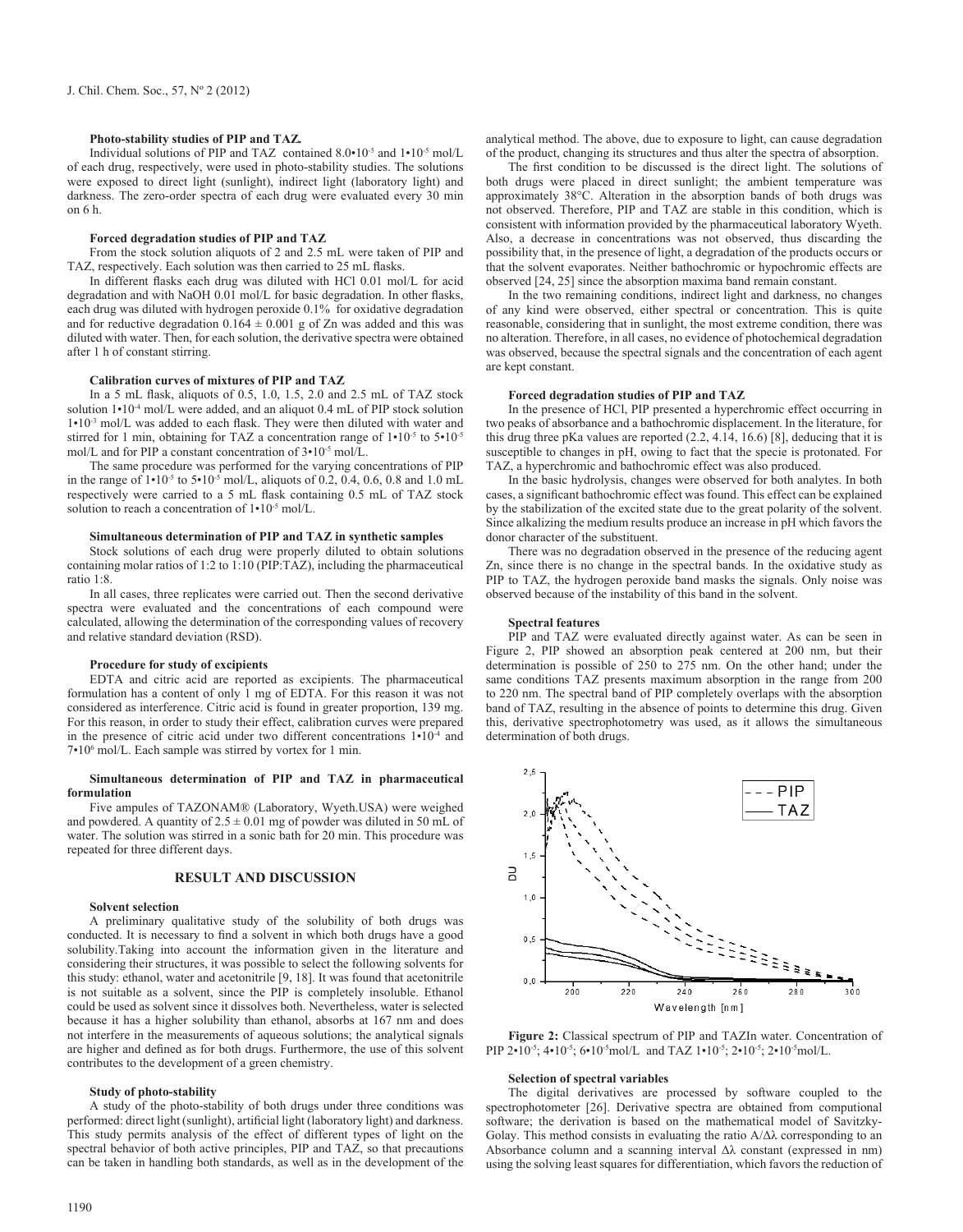background noise [19]. By using this method the following spectral variables must be optimized:

# **Derivative order**

To select the derivative order, the maximum resolution and sensitivity must be considered without sacrificing the signal/noise ratio. Figure 3a shows the first derivatives, all signals are present below the x axis and the same difficulty is presented as with classical spectra and it is not possible to use for this simultaneous determination. In the second derivative, there are areas that can be used for the simultaneous determination by zero-crossing for TAZ at 233.2 nm and by the graphical method for PIP at 296.3 nm.

By increasing the derivative order there is an increased noise and a decreased sensitivity. For this reason, these derivative orders were discarded.





**Figure 3**: Derivate spectra of PIP and TAZ in water. (a) First derivative, (b) Second derivative, (c) Third derivative, (d) fourth derivative. Concentration of PIP 2•10<sup>-5</sup>; 4•10<sup>-5</sup>; 6•10<sup>-5</sup> mol/L and TAZ 1•10<sup>-5</sup>; 2•10<sup>-5</sup>; 2•10<sup>-5</sup> mol/L respectively.

# Selection of the smoothing factor

The smoothing factor is the number of points used for differentiation, which depends directly on the wavelength interval used. The measurement was limited in range from 190 to 350 nm, since outside it there is no absorption. The software identifies the factors that can be used [27], these are:  $1 \cdot 10^3$ ,  $2 \cdot 10^3$ , 4•10<sup>3</sup>and 8•103 (Figure 4). As the factor increases, the heights of the derivatives decrease and also a clear reduction of noise is observed. Factor  $4 \cdot 10^3$  shows a good signal, but the signals are not proportional to the concentration so it does not have analytical usefulness. In order to have a high signal/noise, good sensitivity and definition, a smoothing factor of 8•10<sup>3</sup> was selected.

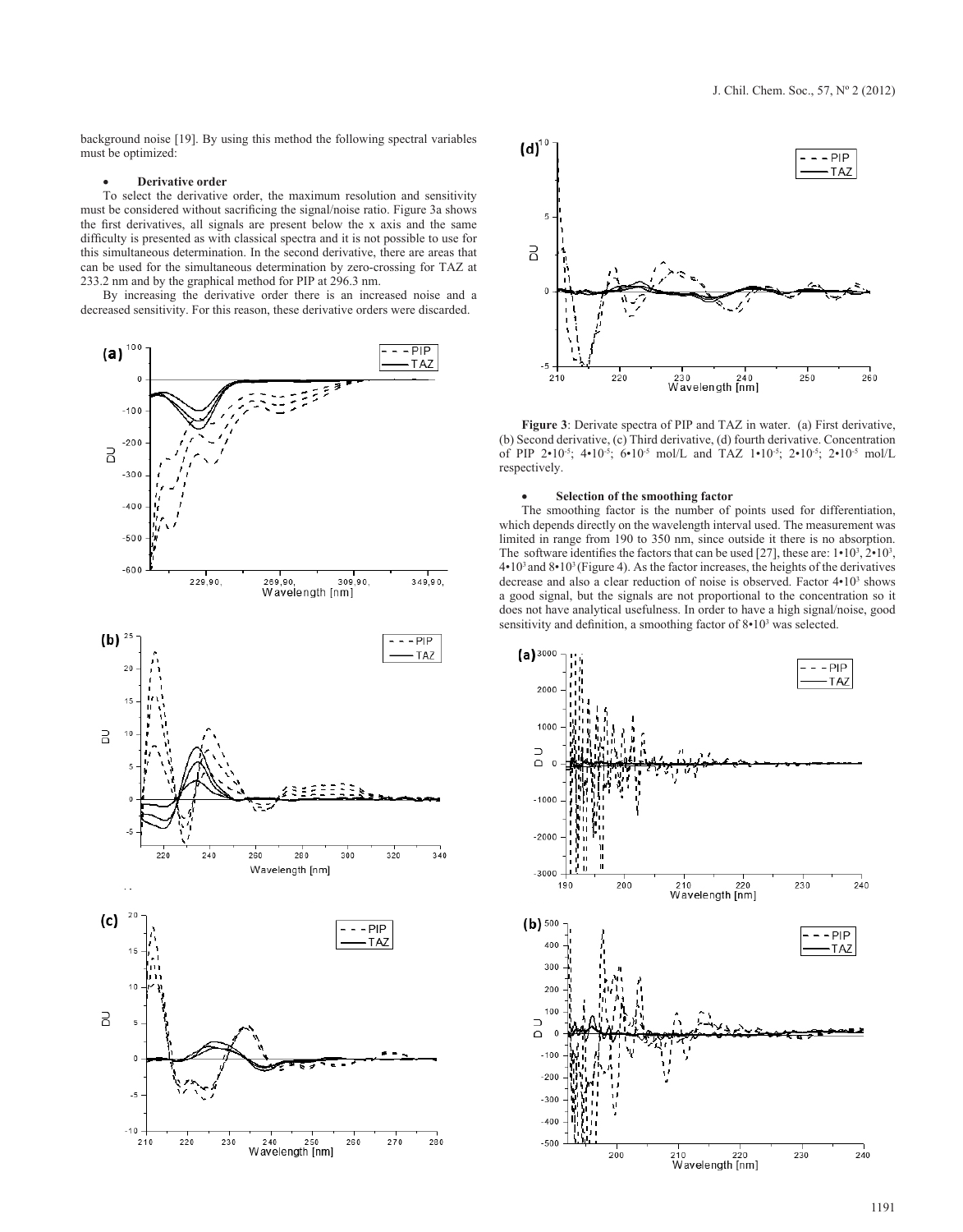

Figure 4: Effect of the smoothing factor on second derivative of PIP and TAZ (a)  $1 \cdot 10^3$ , (b)  $2 \cdot 10^3$ , (c)  $4 \cdot 10^3$ , (d)  $8 \cdot 10^3$ . Concentration of PIP  $2 \cdot 10^{-5}$ ;  $4 \cdot 10^{-5}$ 5 ; 6•10-5 mol/L and TAZ 1•10-5; 2•10-5; 2•10-5 mol/L respectively

### Selection of the scale factor

Amplifies the signal between 1 to  $10^{11}$  times, increases the analytical signal and the background noise in the same proportion [28]. This factor only affects the attainment of a good reading of the analytical signal since it does not increase sensitivity.

This factor is used to amplify the analytical signal and the background noise in the same proportion [29]. It is necessary that a balance exists between signal amplification and the distorting effect on the spectral bands, because if the signal is amplified too much, it can distort, causing a misreading. It is for this reason that for the simultaneous determination a scaling factor of  $1 \cdot 10^4$  was selected that gives a reading with three decimals without producing distorting effects.

### **Analytical wavelength selection**

As can be seen in Figure 3b, the second order derivatives present characteristic zones for quantify PIP, because in this derivative spectral at 225.5 nm and in a range of 275-350 nm TAZ does not absorb despite being in high concentrations and the DU can only be attributed to PIP. This latter range was selected to quantify PIP

In addition, a good linearity of the signals was observed. The method used for determination was the graphic method. Within the range, 296.3 nm was selected because it has more height and definition, which favors sensitivity and a lower background noise.

Similar analysis is performed to determine TAZ, since there are two possible zero-crossing at 210.5 nm and 233.2 nm. The first one was not selected as an analytical wavelength because it is a not suitable point, since it is very near to the lower limit of the technique and has a greater error, since in this area there is a significant noise spectrum, which decreases accuracy. In contrast, the 233.2 nm does not vary and the signals have a good linearity. According to this analysis, the simultaneous determination of PIP and TAZ can be carried out at 296.3 nm by the graphical method and 233.2 nm by zero-crossing, respectively.



**Figure 5.** Second derivative of PIP and TAZ in water. Concentration of PIP  $2 \cdot 10^{-5}$ ;  $4 \cdot 10^{-5}$ ;  $6 \cdot 10^{-5}$  mol/L and TAZ  $1 \cdot 10^{-5}$ ;  $2 \cdot 10^{-5}$ ;  $2 \cdot 10^{-5}$  mol/L respectively.

### **Analytical features**

Calibration curves were obtained by plotting the second derivative values for PIP, DU ( $\lambda$ = 296.3 nm) and TAZ, DU ( $\lambda$ = 233.3 nm), using a smoothing factor of 8,000, a scale factor of 100,000 and a  $\Delta\lambda$  of 150 nm (200 to 350 nm), versus the respective drug concentrations. Linear regression equations were obtained from calibration curves.

| PIP $Y = 4.3 \cdot 10^4 X + 0.0027$ | $R = 0.9996$ |
|-------------------------------------|--------------|
| TAZ $Y = 2.7 \cdot 10^5 X - 0.0104$ | $R=0.9998$   |

The analytical features were obtained using the criteria given by ICH Harmonized Tripartite Guideline, to calculate the detection and quantification limits (DL, QL). The following equations were used: 3.3  $\sigma$ /S and 10  $\sigma$ /S, respectively, where S is the slope of the calibration curve and  $\sigma$  the standard deviation corresponding to the response of 11 blanks. The repeatability, expressed as relative standard deviation (RSD), was obtained by using 9 standard samples containing a mixture of the drugs in proportion 1:2, 1:6 and 1:8 (PIP:TAZ). The determination range was defined between the QL and the loss of linearity. In this context, it is possible to obtain an acceptable linearity degree with accuracy and precision in the results when the proposed method is applied. The results are show in the Table 1.

|  |  |  | Table 1: Analytical parameters. |
|--|--|--|---------------------------------|
|--|--|--|---------------------------------|

| Parameter                              | <b>PIP</b>                              | <b>TAZ</b>                              |
|----------------------------------------|-----------------------------------------|-----------------------------------------|
| <b>Quantification limit</b><br>(mol/L) | $9.5 \cdot 10^{-7}$                     | $89-10^{-7}$                            |
| Detection limit (mol/L)                | $3.2 \cdot 10^{-7}$                     | $2.7 \cdot 10^{-7}$                     |
| Determination range<br>(mol/L)         | $9.5 \cdot 10^{-7} - 5.0 \cdot 10^{-3}$ | $8.9 \cdot 10^{-7} - 1.0 \cdot 10^{-4}$ |
| Repeatability (RSD%)                   | < 2.0                                   | < 2.0                                   |
| Linear regression                      | $Y = 4.3 \cdot 10^4 X + 0.0027$         | $Y=2.7 \cdot 10^5 X$ -<br>0.0104        |
| Correlation coefficient                | 0.9998                                  | 0.9996                                  |

### **Recovery in synthetic samples**

A study was conducted to observe the effect of concentration on the simultaneous quantification of both drugs, according to procedure. Because the pharmaceutical formulation contains a relation of PIP and TAZ, it was necessary to establish the proportions in which an analyte can be measured precisely and accurately in the presence of another. Twelve replicas for each synthetic samples were prepared from stock solutions, in order to evaluate the accuracy of the method, recovery percentages were determined for replicas in which the pharmaceutical proportion of 1:8 ratio was included. For PIP and TAZ, 98-100% and 97-103% were obtained, respectively, which represent a good accuracy of the method. In order to evaluate the accuracy, the relative standard deviation (RSD) was calculated. For PIP and TAZ, this was 1.5% and